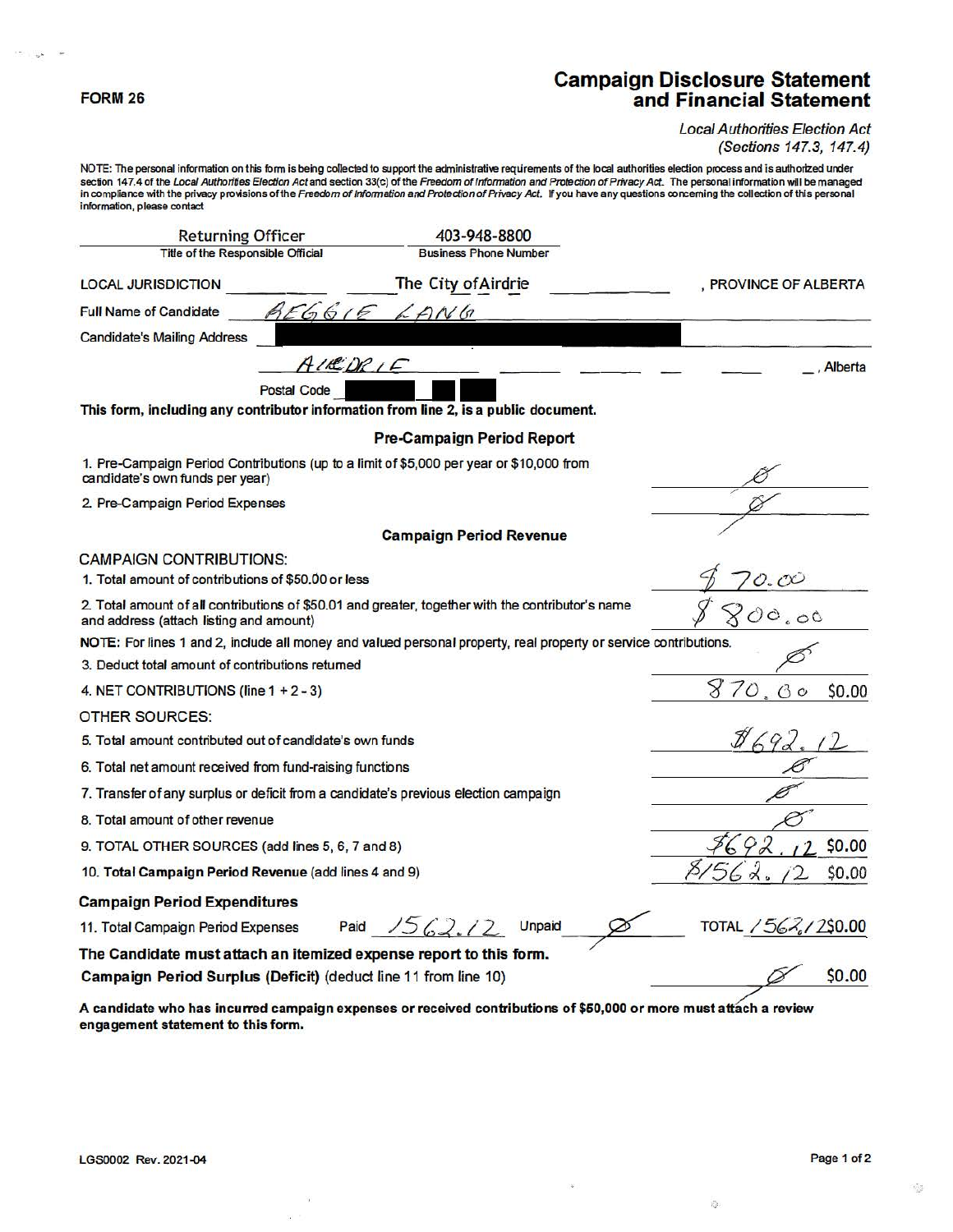### **ATTESTATION OF CANDIDATE**

ý.

This is to certify that to the best of my knowledge this document and all attachments accurately reflect the information required under section 147.4 of the Local Authorities Election Act.

 $2022$ FEB Date yyyy-mm-dd

Forward the signed original of this document to the address of the local jurisdiction in which the candidate was nominated for election.

**IT IS AN OFFENCE TO FILE A FALSE STATEMENT**